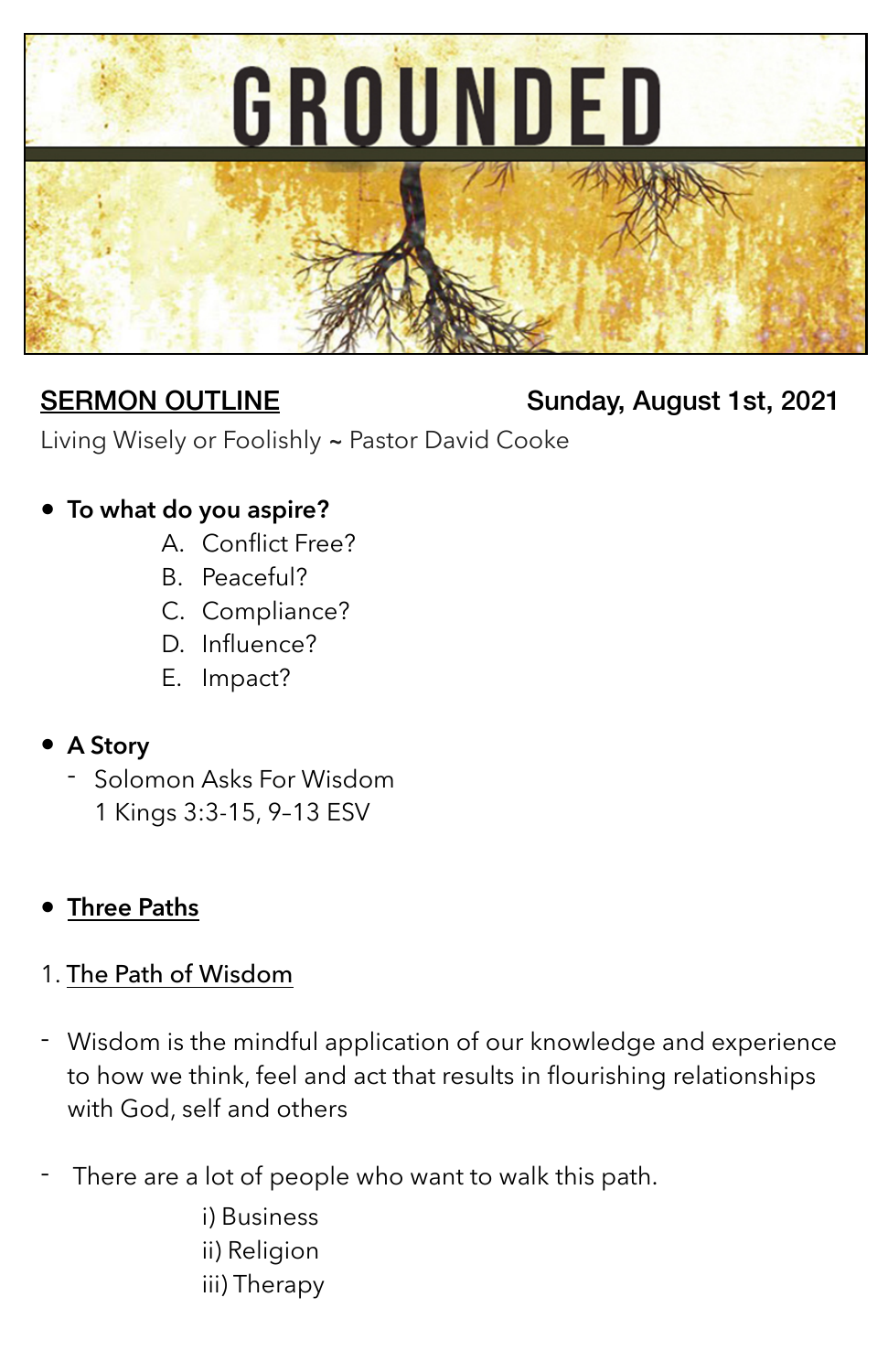- What It Takes To Walk This Path
	- i) The Desire To Live Well
	- ii) Intentionality In Pursuing Wisdom
	- iii) Practice

## 2. The Path of Foolishness

- Foolishness is the mindless ignorance of knowledge and experience to what we think, feel and act resulting in deteriorating relationships with God, self and others.

"*The way of a fool is right in his own eyes.*.." Proverbs 12:15

### - Resistance and Laziness

i) You live like you are the ultimate authority

ii) You are the one who ultimately determines what is true and right

"*There is a way that seems right to a man, but its end is the way to death.*" Proverbs 16:25, ESV

iii) You don't do the work to change

- a) You are the victim
- b) You don't take responsibility

# 3. The Path of Godly Wisdom

- Godly wisdom is the righteous application of the knowledge of God and our experience to how we think, feel and act resulting in flourishing relationships with God, self and others.

"*Fear of the Lord is the foundation of true knowledge, but fools despise wisdom and discipline.*" (Proverbs 1:7, NLT)

- What It Takes To Walk This Path
	- i) Surrender To God You Follow, Not Lead
	- ii) Intentionally Pursuing Transformation Romans 12:1–2, ESV
	- iii) Practice